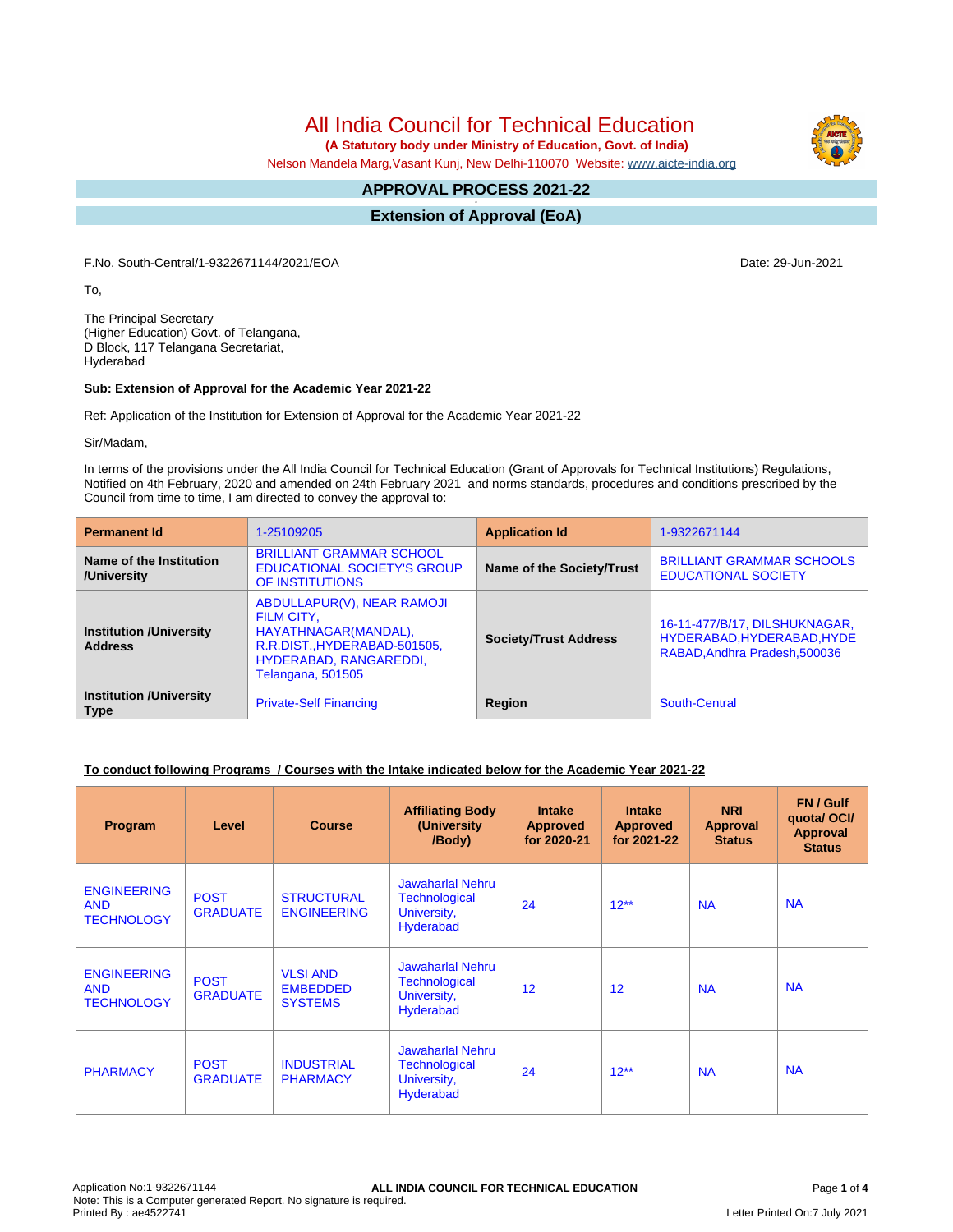| <b>ENGINEERING</b><br><b>AND</b><br><b>TECHNOLOGY</b> | <b>UNDER</b><br><b>GRADUATE</b> | <b>ELECTRONICS</b><br><b>AND</b><br><b>COMMUNICATIO</b><br><b>NS</b><br><b>ENGINEERING</b> | <b>Jawaharlal Nehru</b><br><b>Technological</b><br>University,<br>Hyderabad                 | 120 | 120     | <b>NA</b> | <b>NA</b> |
|-------------------------------------------------------|---------------------------------|--------------------------------------------------------------------------------------------|---------------------------------------------------------------------------------------------|-----|---------|-----------|-----------|
| <b>ENGINEERING</b><br><b>AND</b><br><b>TECHNOLOGY</b> | <b>UNDER</b><br><b>GRADUATE</b> | <b>ELECTRICAL</b><br><b>AND</b><br><b>ELECTRONICS</b><br><b>ENGINEERING</b>                | <b>Jawaharlal Nehru</b><br><b>Technological</b><br>University,<br>Hyderabad                 | 60  | 60      | <b>NA</b> | <b>NA</b> |
| <b>ENGINEERING</b><br><b>AND</b><br><b>TECHNOLOGY</b> | <b>UNDER</b><br><b>GRADUATE</b> | <b>CIVIL</b><br><b>ENGINEERING</b>                                                         | <b>Jawaharlal Nehru</b><br><b>Technological</b><br>University,<br>Hyderabad                 | 60  | 60      | <b>NA</b> | <b>NA</b> |
| <b>ENGINEERING</b><br><b>AND</b><br><b>TECHNOLOGY</b> | <b>UNDER</b><br><b>GRADUATE</b> | <b>MECHANICAL</b><br><b>ENGINEERING</b>                                                    | <b>Jawaharlal Nehru</b><br><b>Technological</b><br>University,<br>Hyderabad                 | 60  | 60      | <b>NA</b> | <b>NA</b> |
| <b>ENGINEERING</b><br><b>AND</b><br><b>TECHNOLOGY</b> | <b>UNDER</b><br><b>GRADUATE</b> | <b>COMPUTER</b><br><b>SCIENCE AND</b><br><b>ENGINEERING</b>                                | <b>Jawaharlal Nehru</b><br>Technological<br>University,<br><b>Hyderabad</b>                 | 180 | 180     | <b>NA</b> | <b>NA</b> |
| <b>PHARMACY</b>                                       | <b>UNDER</b><br><b>GRADUATE</b> | <b>PHARMACY</b>                                                                            | <b>Jawaharlal Nehru</b><br>Technological<br>University,<br>Hyderabad                        | 100 | 100     | <b>NA</b> | <b>NA</b> |
| <b>ENGINEERING</b><br><b>AND</b><br><b>TECHNOLOGY</b> | <b>POST</b><br><b>GRADUATE</b>  | <b>COMPUTER</b><br><b>SCIENCE &amp;</b><br><b>ENGINEERING</b>                              | <b>Jawaharlal Nehru</b><br><b>Technological</b><br>University,<br>Hyderabad                 | 18  | $9***$  | <b>NA</b> | <b>NA</b> |
| <b>ENGINEERING</b><br><b>AND</b><br><b>TECHNOLOGY</b> | <b>POST</b><br><b>GRADUATE</b>  | <b>CAD/CAM</b>                                                                             | <b>Jawaharlal Nehru</b><br><b>Technological</b><br>University,<br>Hyderabad                 | 18  | $9**$   | <b>NA</b> | <b>NA</b> |
| <b>PHARMACY</b>                                       | <b>POST</b><br><b>GRADUATE</b>  | <b>PHARMACEUTIC</b><br>s                                                                   | <b>Jawaharlal Nehru</b><br><b>Technological</b><br>University,<br>Hyderabad                 | 9   | 9       | <b>NA</b> | <b>NA</b> |
| <b>ENGINEERING</b><br><b>AND</b><br><b>TECHNOLOGY</b> | <b>DIPLOMA</b>                  | <b>ELECTRICAL</b><br><b>AND</b><br><b>ELECTRONICS</b><br><b>ENGINEERING</b>                | <b>State Board of</b><br><b>Technical</b><br><b>Education and</b><br>Training,<br>Hyderabad | 60  | 60      | <b>NA</b> | <b>NA</b> |
| <b>ENGINEERING</b><br><b>AND</b><br><b>TECHNOLOGY</b> | <b>DIPLOMA</b>                  | <b>MECHANICAL</b><br><b>ENGINEERING</b>                                                    | <b>State Board of</b><br><b>Technical</b><br><b>Education and</b><br>Training,<br>Hyderabad | 60  | 60      | <b>NA</b> | <b>NA</b> |
| <b>ENGINEERING</b><br><b>AND</b><br><b>TECHNOLOGY</b> | <b>POST</b><br><b>GRADUATE</b>  | <b>THERMAL</b><br><b>ENGINEERING</b>                                                       | <b>Jawaharlal Nehru</b><br><b>Technological</b><br>University,<br>Hyderabad                 | 24  | $12***$ | <b>NA</b> | <b>NA</b> |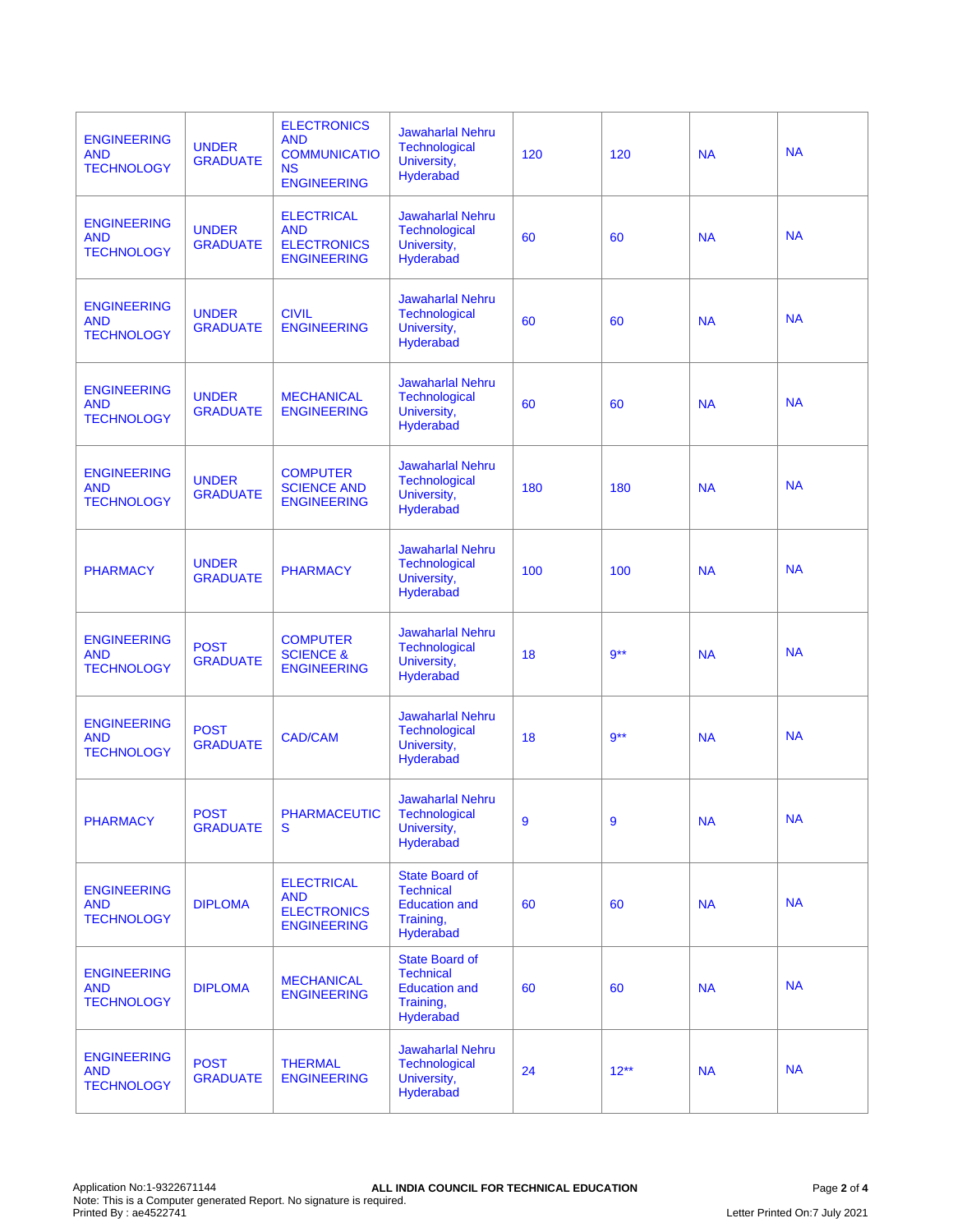| <b>ENGINEERING</b><br><b>AND</b><br><b>TECHNOLOGY</b> | <b>POST</b><br><b>GRADUATE</b>  | <b>ELECTRICAL</b><br><b>POWER</b><br><b>SYSTEMS</b>                                        | <b>Jawaharlal Nehru</b><br><b>Technological</b><br>University,<br><b>Hyderabad</b>          | 12 | 12      | <b>NA</b> | <b>NA</b> |
|-------------------------------------------------------|---------------------------------|--------------------------------------------------------------------------------------------|---------------------------------------------------------------------------------------------|----|---------|-----------|-----------|
| <b>PHARMACY</b>                                       | <b>POST</b><br><b>GRADUATE</b>  | <b>PHARMACEUTIC</b><br><b>AL ANALYSIS</b><br><b>AND QUALITY</b><br><b>ASSURANCE</b>        | <b>Jawaharlal Nehru</b><br><b>Technological</b><br>University,<br><b>Hyderabad</b>          | 24 | $12***$ | <b>NA</b> | <b>NA</b> |
| <b>ENGINEERING</b><br><b>AND</b><br><b>TECHNOLOGY</b> | <b>DIPLOMA</b>                  | <b>ELECTRONICS</b><br><b>AND</b><br><b>COMMUNICATIO</b><br><b>NS</b><br><b>ENGINEERING</b> | State Board of<br><b>Technical</b><br><b>Education and</b><br>Training,<br><b>Hyderabad</b> | 60 | 60      | <b>NA</b> | <b>NA</b> |
| <b>ENGINEERING</b><br><b>AND</b><br><b>TECHNOLOGY</b> | <b>DIPLOMA</b>                  | <b>CIVIL</b><br><b>ENGINEERING</b>                                                         | State Board of<br><b>Technical</b><br><b>Education and</b><br>Training,<br><b>Hyderabad</b> | 60 | 60      | <b>NA</b> | <b>NA</b> |
| <b>ENGINEERING</b><br><b>AND</b><br><b>TECHNOLOGY</b> | <b>UNDER</b><br><b>GRADUATE</b> | <b>COMPUTER</b><br><b>SCIENCE AND</b><br><b>ENGINEERING</b><br>(DATA SCIENCE)              | <b>Jawaharlal Nehru</b><br><b>Technological</b><br>University,<br>Hyderabad                 | 60 | 60      | <b>NA</b> | <b>NA</b> |
| <b>ENGINEERING</b><br><b>AND</b><br><b>TECHNOLOGY</b> | <b>UNDER</b><br><b>GRADUATE</b> | <b>COMPUTER</b><br><b>SCIENCE &amp;</b><br><b>ENGINEERING(N</b><br><b>ETWORKS)</b>         | <b>Jawaharlal Nehru</b><br><b>Technological</b><br>University,<br><b>Hyderabad</b>          | 60 | 60      | <b>NA</b> | <b>NA</b> |

\*\*Intake reduced due to the admissions less than or equal to 30% of the initial "Approved Intake" for the past 5 years consistently

## **It is mandatory to comply with all the essential requirements as given in APH 2021-22 (Appendix 6)**